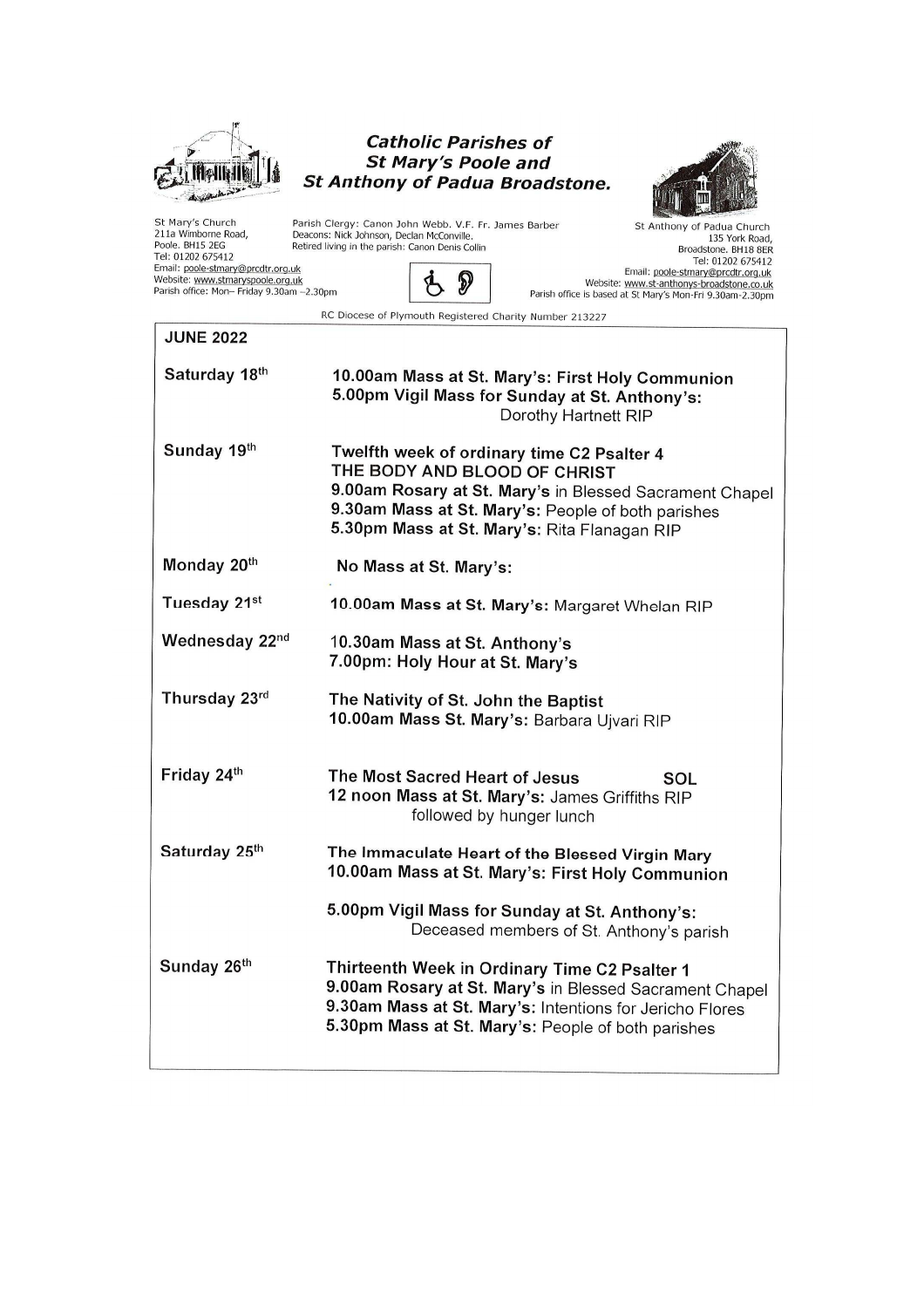## **WE REMEMBER IN OUR PRAYERS All those who have recently died:**

# **THOSE WHOSE ANNIVERSARIES OCCUR**

**AT THIS TIME INCLUDING:** Raymond White, Kenneth Taylor, Ted Vincent, Elizabeth Kinsella, Gloria Hyne, Brian Dockery, Elizabeth Whitbread, Anne Lee, Win Hughes, Ynes Zambrana, Joe Watson, Barbara Ujvari, Mary Wraight and David Maddox

## **Pray for:**

All our children who are receiving the Sacrament of the Eucharist for the first time and for the catechists who have guided and encouraged them.

## **'I was sick and you visited me'**

Pray for the sick of both parishes

Patrick Walsh, Don Gange, Edna Archer, Gino Mondino, Thomas Torak, Pat Lodge, Harry and Joan Greene, Joan Poole, Philip Philbin, Fern Harrison, Mark Howson, Laura Gonzalez, Doreen Jones, Edna Price, Nick Elby, Alan Brown, Aimee Alexander, David and Julia Wenham, Rita Williams, David Anderson, Tony Cox, Tom Hunter, Fr. Denis, Terry Triplow, Penny Willcocks, Win Baggs, Sally Hudson, Oliver Samuels, Kathleen Barrett, Nikki Pink, Joan Daniel, Mike Gallagher, Charles South, Mary McMorrow, John Gregory, Roger Murray and Linda Heneghan

## **Please pray for the clergy of our Diocese**

| June 20 <sup>th</sup> | <b>Anthony Pennicott</b> |
|-----------------------|--------------------------|
| June 22 <sup>nd</sup> | Anthony Achunonu         |
| June 23rd             | Anthony Onuoha           |
| June 24 <sup>th</sup> | Cyuriacus Uzochukwu      |
| June 25 <sup>th</sup> | Victor Agbaka            |

## **Invitation to Prayer**

St. Paul tells us how he has handed on what he received – that we share in the cup of blessing and the bread of our redemption. As a family formed in such love, it is with great confidence that we come before the Father to intercede for the needs of our Church and our world.

## **Concluding Prayer**

Father, the eucharistic mystery is the very treasure of our lives. In the name and power of this holy mystery, we beg your especial blessing on this day, and may you grant these prayers which we make through Christ, our eucharistic Lord.

**Items for the Newsletter to be in the parish office no later than 12 noon Wednesday** 

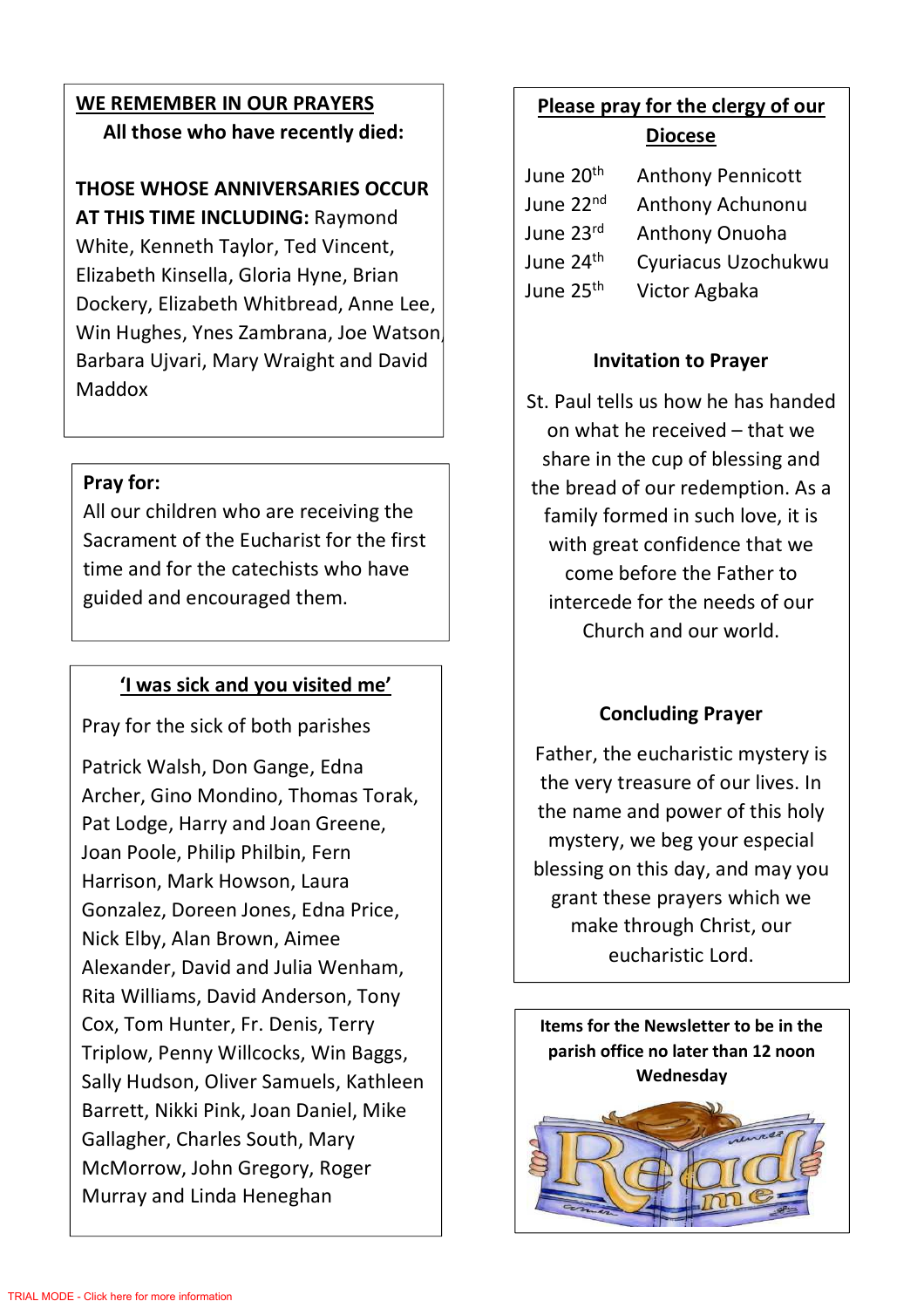## **An evening of Folk Music and Storytelling with Irish Folk Singer**

### **COLUM SANDS**



Internationally renowned singer, songwriter and story teller Colum Sands makes a welcome return to Poole for another evening of music and humour. Plus local support acts at St. Mary's Church Hall

**Saturday 25th June at 7.30pm** 

**Admission £10. Bar & Raffle on the night** 

> **Listen to Colum at** www.columsands.com

**All proceeds to St Mary's Church Roof Fund** 

## **A BIG THANK YOU from**

#### **Mike Abreu & David Chamberlain**,

and on behalf of the teams they visited in the town of Ostrow Mazowiecka and at the camp in Brok who are supporting Ukrainian refugee families in their area of eastern Poland.

Your generosity in donations of money and in essential aid supplies (the packs of nappies!) added greatly to the van load of supplies Mike and David delivered and to the £3,000 they were able to hand over to the Manager at Brok (a Diocesan holiday and education centre currently used as a reception facility for Ukrainian families).

Mike & David have written up a short report of this, their second, delivery journey for a local magazine. If you want a copy, please let them know –

Mike mobile No. 07823 886899 and David Mobile No. 07774 905886

## **First Holy Communion 2022/2023**

The First Holy Communion course for both St Mary's and St Anthony's for 2022/2023 will commence in September. There will be an introductory meeting for parents on **Sunday 17th of July** (please note the change of date) after both the 9:30 am and the 5:30pm masses, at St Mary's Church. If you would like your child to make their first holy communion in 2023 it is very important that you attend this meeting. If for any reason you are unable to attend on this date, please contact the church office who will put you in touch with the course coordinator. Please note that in order to be accepted on the course your child must be in year 3 or above and you must live in the parish of St Mary's or St Anthony's and attend mass regularly.